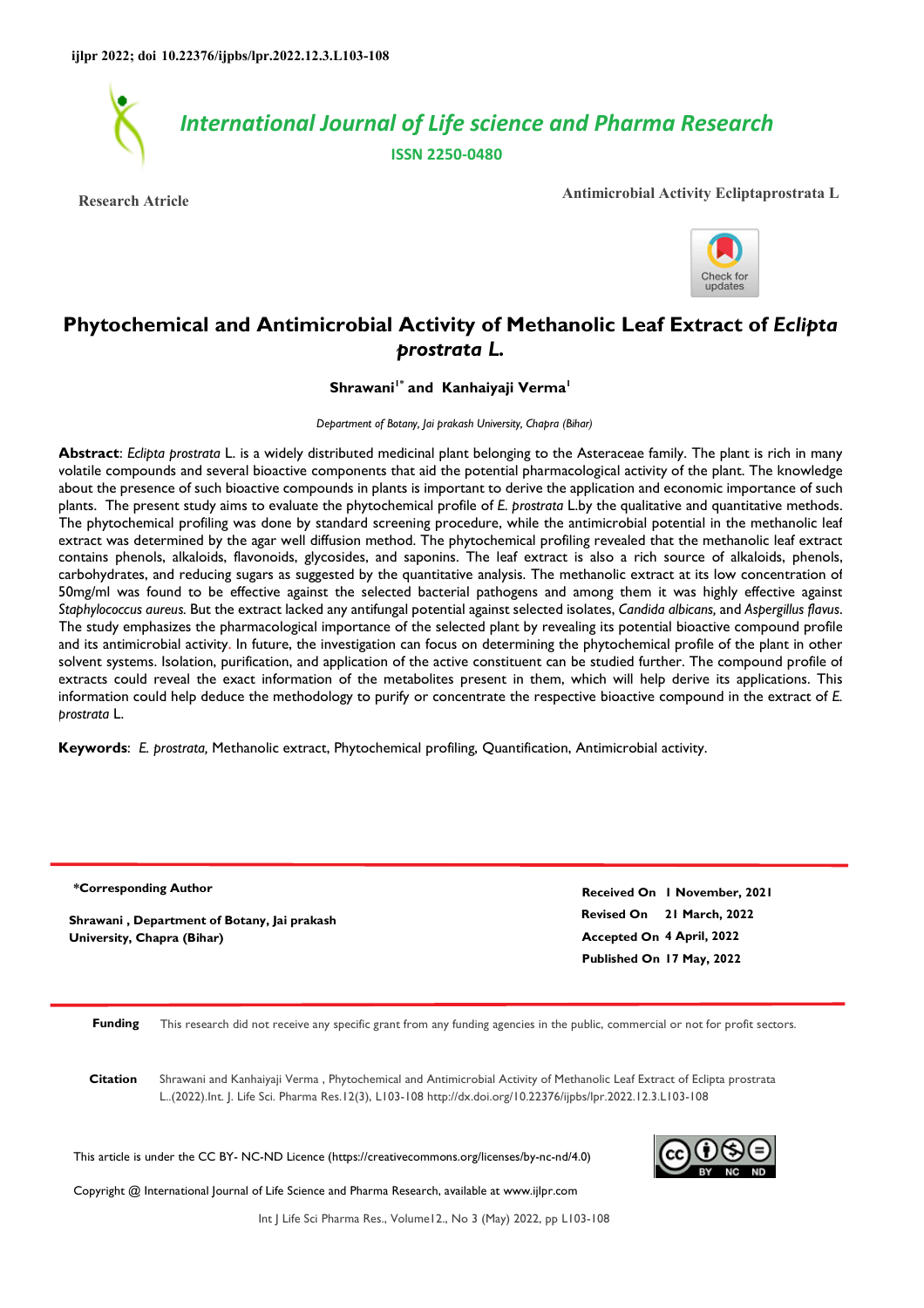## **1. INTRODUCTION**

Medicinal plants are the richest bio-resource of drugs from the traditional systems of medicine, modern medicines, nutraceuticals, food supplements, folk medicines, pharmaceutical intermediates, and chemical entities for synthetic drugs. The plants have great potential uses, especially as traditional medicine and pharmacological drugs. Dependency on traditional medicines has been shown by a large proportion of the world population<sup>1</sup>. Medicinal plants are useful for healing as well as for the curing of human diseases because of the presence of phytochemical constituents. The knowledge of the chemical constituents of plants is desirable because such information will provide insight into the synthesis of complex chemical substances. Therefore, there is the need to look inwards to search for herbal medicinal plants to validate the ethnomedicinal use and subsequently the isolation and characterization of compounds that will be added to the potential list of drugs<sup>2</sup>. Eclipta prostrata L, is a medicinal plant that belongs to the Asteraceae family and is widely distributed throughout Asia and commonly found in the marshy lands, hedges, and roadsides <sup>3</sup>. It is an aromatic plant containing a rich volatile component that might be responsible for its pharmacological potential <sup>4</sup>. The traditional use of this plant includes blackening and growth promotion of hair, strengthening of hair, anti-venom against snake bites, and as a cholagogue and deobstruent in hepatic enlargement<sup>5</sup>. The herb is also known for its medicinal value as an analgesic, antiseptic, antiviral, antibacterial, antioxidant, anti-hemorrhage, and antihyperglycemic agent. The juice of the plant with honey is given to infants for catarrh<sup>6</sup>. The chloroform extracts also exhibits a significant anti-diabetic activity. The plant also shows immunomodulatory actions and is, therefore, used as a potential memory modulator<sup>7</sup>. The main class of bioactive compounds identified in *E. alba/prostrata* includes coumestans; these phytoestrogens are phenolic substances with structures similar to naturally occurring human steroid hormones<sup>8</sup>. This plant also contains other constituents, such as polypeptides, polyacetylenes, thiophenes derivatives, steroids, and terpenoids<sup>9</sup>. Coumestans are found in various plants, and this class is present in several naturally occurring products with diverse biological activities, including antibacterial, antifungal, and mycotoxic activities<sup>10</sup>. The herb is commonly known as a false daisy and bhringraj and is well known for its hair growthpromoting capacity. This herb is also reported to have antihepatotoxic, antihyperglycemic, immunomodulatory antipyretic, antioxidant, antibacterial, anthelmintic, antihepatotoxic, anti-inflammatory, antihemorrhagic properties<sup>11</sup>. The constituents are playing a significant role in the identification of crude drugs. Therefore, proper scientific knowledge is required to investigate and explore the exact standardization of such a medicinally important plant.

#### **2. MATERIAL AND METHODS**

#### *Extract Preparation*

Fresh young and green leaves of *E. prostrata* were collected and then washed for 5 minutes with 5% mercuric chloride solution followed by four times washing under distilled water. The leaves were identified with the help of authentic taxonomic literatures like Botany of Bihar and Orissa by H.H. Hains<sup>12</sup> and also confirmation was done by botanist Md. Sarfaraz Ahmad, Associate Professor and Head, Department of Botany, Jai Prakash University, Chapra, Bihar. The leaves were dried under shade and finally grounded into a fine

powder. The powder was used for the preparation of methanol extract by the soxhlet method, where 5 cycles were run for the extraction. The resultant concentrated extract was used for further analysis and study.

#### *Qualitative Analysis*

#### *1. Alkaloids*

Dragendroff's test: In 2 ml solution of extract in a test tube 0.1ml of dil. HCl and 0.1ml of Dragendroff's reagent was added. The development of orange-brown colored precipitate suggested the presence of alkaloids $13$ .

#### *2. Flavonoids*

Shinoda test: About 0.5 ml of extract was dissolved in methanol, warmed, and then filtered. Three pieces of magnesium chips were then added to the filtrate followed by a few drops of conc. HCl. A red to purple coloration indicates the presence of flavonoids<sup>14</sup>.

#### *3. Steroids*

Libermann Burchard Test: For this test 10 ml of chloroform was added to 1ml of the plant extract. To this mixture, an equal volume of concentrated sulfuric acid was added by sides of the test tube. The tubes were observed for the upper layer with red color while the lower layer of sulfuric acid turns yellow with green fluorescence indicating the presence of steroids<sup>15</sup>.

#### *4. Phenolic Compounds*

Ferric chloride test: 0.5 ml of the extract was treated with a few drops of 5% aqueous ferric chloride solution. The formation of deep blue-black color indicates the presence of phenolic compounds<sup>16</sup>.

#### *5. Saponins*

Froth test: 10ml of the extract was made using 2gm of the powdered extract and water. The solution was shaken vigorously and observed for a stable persistent froth. The frothing was mixed with a few drops of olive oil and shaken vigorously after which it was observed for the formation of an emulsion<sup>17</sup> which indicates the presence of saponins..

#### *6. Terpenoids*

Salkowski test: 2 ml of extract was treated with an equal volume of acetic anhydride. This followed the addition of a few drops of concentrated sulfuric acid and observed for the formation of blue-green rings that indicates the presence of terpenoids<sup>15</sup>.

## *7. Glycosides*

To the methanol extract a few drops of glacial acetic acid, ferric chloride, and conc.  $H_2SO_4$  acid was added. The mixture was then observed for a reddish-brown color at the junction of two layers and bluish-green color in the upper layer shows the presence of glycosides<sup>14</sup>.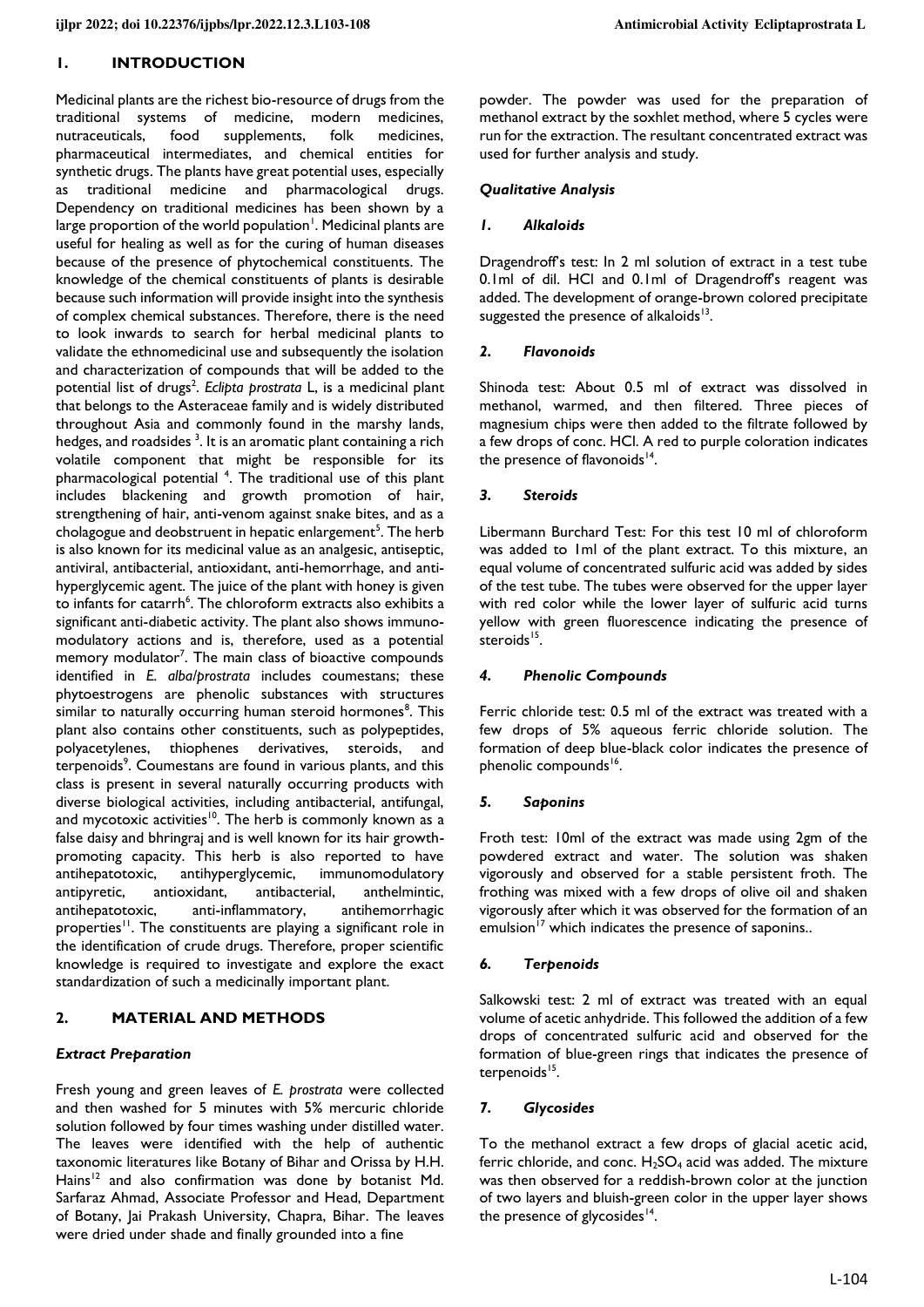#### **Quantitative Analysis**

#### **Determination of Alkaloids**

Determination of total alkaloid content in the extract was done by the method described by Shamsa *et al.*<sup>18</sup>. The plant extract (1 mg/ml) was dissolved in 2 N HCl and then filtered. The pH of the phosphate buffer solution was adjusted to neutral with 0.1 N NaOH. One ml of the extract solution was transferred to a separating funnel and then 5 ml of BCG solution along with 5 ml of phosphate buffer were added. This mixture was shaken properly and the complex so formed was extracted with chloroform by vigorous shaking. The chloroform layer was collected in a 10 ml volumetric flask and diluted to volume with chloroform. The absorbance of the complex in chloroform was measured at 470 nm.

#### **Determination of Phenols**

Total phenolic content was determined using the Folin-Ciocalteu reagent<sup>19</sup>. Folin-Ciocalteu colorimetry is based on a chemical reduction of the reagent, a mixture of tungsten and molybdenum oxides. The products of the metal oxide reduction have a blue color with absorption maxima at 765 nm. The intensity of light absorption at that wavelength is proportional to the concentration of phenols. By using the standard Gallic acid calibration curve, the concentration of phenolic content in extract was measured as Gallic acid total equivalents using the units mg/gm (GAE).

#### **Determination of Cyanide**

Five grams of each sample was dissolved in 50ml distilled water in a corked conical flask to extract cyanide. The cyanide extraction was allowed to stay overnight. The extract was filtered through filter paper. Alkaline picrate solution was prepared by dissolving 1g of picric acid and 5g of sodium carbonate in warm distilled water in a 200ml volumetric flask. To 1 ml of the sample extract 4ml alkaline picrate solution was added and this was incubated in a water bath for 5min for color development. After the development of the reddishbrown color, the absorbance of the solution was read at 490 nm in a spectrophotometer. The standard cyanide solution was prepared from different concentrations of potassium cyanide solution. The concentration of the Cyanide was expressed in mg/ml.

## **Determination of Total Soluble Carbohydrates**

The total sugars were estimated following the Phenolsulphuric acid method described by  $Dev^{20}$ . The plant material (0.250mg of oven-dried plant powder) was suspended in 20ml of 90% methanol in a 50 mL conical flask. The test tubes were sealed with a cork and the suspension was incubated in a hot water bath and maintained at 60ºC for one hr. The extract was decanted and collected in a 25ml capacity volumetric flask and re-extracted with another 10ml volume of 90% methanol. Both the extracts were collected and the final volume was made 25ml with 90% methanol. For the estimation purpose, 0.2ml plant extract was taken in a test tube and to this 1ml 5% phenol was carefully added and mixed thoroughly. 5ml of concentrated sulphuric acid (analytical grade) was added very carefully to the above test tube. This was mixed thoroughly

by vertical agitation with a glass rod with a broadened end. The mixture was cooled at room temperature in air and the absorbance was read at 485 nm against the blank containing distilled water instead of extract. The number of soluble sugars was estimated with the help of standard curve of glucose and expressed in mg/ml.

#### ● *Determination of Reducing Sugars*

The reducing sugars were estimated by employing arsenomolybdate reagent introduced by Nelson<sup>21</sup> for colorimetric determination of the cuprous oxide, formed in the oxidation of the sugars by alkaline copper tartrate reagent. The soluble carbohydrates were extracted from 0.250 mg of powdered leaf sample with 80% neutral ethanol. The extract was filtered through Buckner's funnel using Whatman No. 1 filter paper. The filtrate thus obtained was condensed to 5 ml in a water bath and to this 2gm lead acetate and potassium oxalate (1:1) were added for decolorization, then40 ml distilled water was added and the solution was filtered. The volume of the filtrate was measured and it served as an extract for the determination of reducing sugars. To the 0.4mL this extract requisite amount of distilled water was added to make the final volume to 1 ml. Then 1 ml of Somogyi's alkaline copper tartrate reagent (4g CuSO<sub>4</sub>, 5H<sub>2</sub>O, 24g anhydrous Na<sub>2</sub>CO<sub>3</sub>, 16g Na-K-tartarate, and 180g anhydrous Na2SO4 dissolved in 1 liter distilled water) was added to each test tube and all these test tubes were transferred to boiling water bath for 10 minutes. Tubes were removed and cooled to room temperature and to them1 ml of Arseno-molybdate reagent (25g Ammonium molybdate dissolved in 450 ml distilled water, 3g sodium arsenate dissolved in 25ml distilled water, 21 ml concentrated HCl. These ingredients were mixed well and digested for 48 hours at 37°C) was added to each test tube. The contents were diluted to 10mL with distilled water and after 10 minutes, the absorbance of the reaction mixture was measured at 660nm on a UV-visible double beam spectrophotometer. The amount of reducing sugar was calculated with the help of a standard curve obtained by using different concentrations of glucose solution.

#### *Determination of the Antimicrobial Activity*

The extract was used for determining its antimicrobial potential against various bacterial and fungal species using the Agar well diffusion method. For this process extract solution of 50 mg/ml in methanol was prepared to be used as a sample. The organism selected for this study includes *Staphylococcus aureus (MTCC96), Pseudomonas aeruginosa (MTCC424), Klebsiella pneumoniae (MTCC530), Candida albicans (MTCC183),* and *Aspergillus flavus (MTCC277).* For this, 0.1ml of an overnight grown culture of the selected organism was spread on the fresh culture media plates and then wells were punctured using a well borer. The wells were filled with extract, positive control and, negative control in respective wells where positive control was filled with antibiotic ciprofloxacin (50ppm) for bacteria and antifungal agent fluconazole (50ppm) for fungus. After this, the plates were incubated overnight and the next day were checked for the appearance of a clear zone around the sample extract well called the zone of inhibition. The diameter of this zone was measured in mm depicting the strength of antimicrobial potential carried by the extract.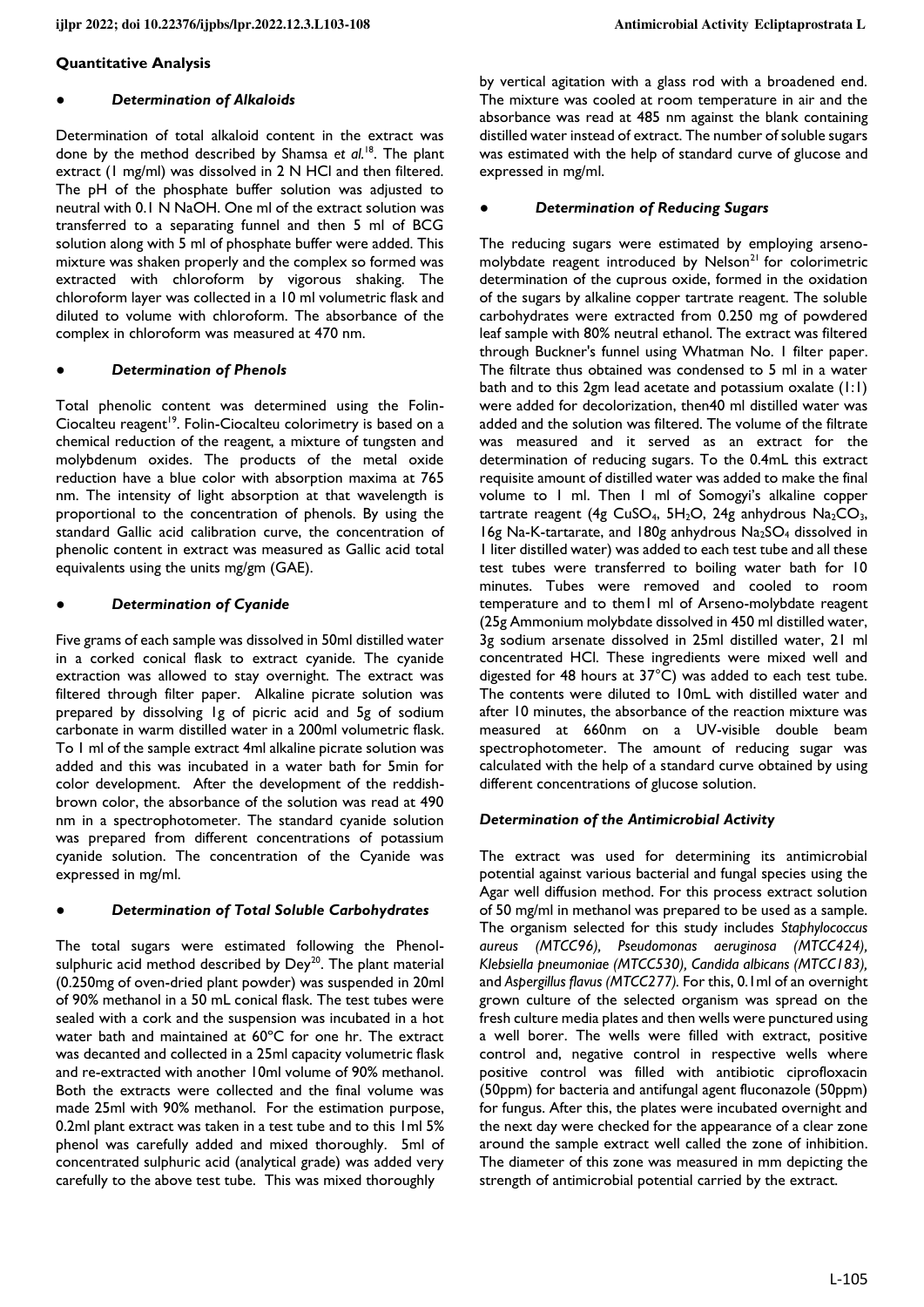#### **RESULTS**

In the present study, the medicinal plant *Eclipta prostrate* was considered to be analyzed for its phytoconstituents as they are the ones responsible for the pharmacological activity of the plants. The extract obtained by the soxhlet method was firstly undertaken for the qualitative analysis by standard procedures. The analysis revealed that the methanolic extract contains bioactive compounds like phenols, alkaloids, flavonoids, glycosides, saponins, and steroids (Table 1). Then the extract was used for the quantitative determination of some of the potential phytochemical compounds. The quantification result

(Table 2) depicts that the methanolic extract has a rich content of Alkaloids, phenols, carbohydrates, reducing sugar, and cyanide. The presence of such potential compounds indicates the pharmacological importance of the plant. The antimicrobial potential of the methanolic extract was assessed against active pathogens by the agar well diffusion method (Figure 1). The methanolic extract was found to be effective against bacterial isolates of the selected pathogens but did not show any significant results against fungal species. The results were in quite a good accordance with the positive control (Table no 3) and the extract was highly effective against *S. aureus*.

| Table no. I Qualitative analysis of phytochemical in the methanolic leaf extract of Ecliptaprostrata |                   |               |  |  |
|------------------------------------------------------------------------------------------------------|-------------------|---------------|--|--|
| S. No                                                                                                | Phytochemical     | <b>Result</b> |  |  |
|                                                                                                      | <b>Alkaloids</b>  |               |  |  |
|                                                                                                      | <b>Flavonoids</b> |               |  |  |
|                                                                                                      | Glycosides        |               |  |  |
|                                                                                                      | <b>Saponins</b>   |               |  |  |
|                                                                                                      | <b>Steroids</b>   |               |  |  |
|                                                                                                      | Terpenoids        |               |  |  |
|                                                                                                      | <b>Phenols</b>    |               |  |  |

*\*(+) Presence (-) Absence* 

| Table no. 2 Quantification of phytochemical in methanolic leaf extract of Ecliptaprostrata |                          |                             |  |  |
|--------------------------------------------------------------------------------------------|--------------------------|-----------------------------|--|--|
| <b>S. No.</b>                                                                              | <b>Phytoconstituents</b> | <b>Concentration/amount</b> |  |  |
|                                                                                            | <b>Alkaloids</b>         | $30 \text{ mg/gm}$          |  |  |
|                                                                                            | <b>Phenols</b>           | $24.4$ mg/gm                |  |  |
|                                                                                            | Cyanide                  | $5.94$ mg/ml                |  |  |
|                                                                                            | Soluble Carbohydrates    | $4.91$ mg/ml                |  |  |
|                                                                                            | Reducing sugar           | 1.72mg/ml                   |  |  |

| Table no. 3 Antimicrobial potential of methanolic leaf extract of E. prostrata against selected pathogen |                          |               |           |             |            |  |
|----------------------------------------------------------------------------------------------------------|--------------------------|---------------|-----------|-------------|------------|--|
| Sample name                                                                                              | Zone of inhibition in mm |               |           |             |            |  |
|                                                                                                          | K. pneumonia             | P. aeruginosa | S. aureus | C. albicans | A. flavus  |  |
|                                                                                                          | TD)                      | 'T21          | (T3)      | T4)         | (T5)       |  |
| Methanol extract                                                                                         | 25                       |               | 20        | Nil         | <b>Nil</b> |  |
| 50 <sub>mg/ml</sub>                                                                                      |                          |               |           |             |            |  |
| Positive control                                                                                         | つに                       | 35            | 35        |             |            |  |



Fig 1: Antibacterial effect of methanolic extract of *E. prostrate* using Agar Well Diffusion method against test organisms T1 (*K. pneumonia*), T2*(P.aeruginosa)* and T3 *(S.aureus); NC- Negative control (methanol); PC- positive control (50 ppm ciprofloxacin); S – sample (Methanolic extract 50mg/ml)*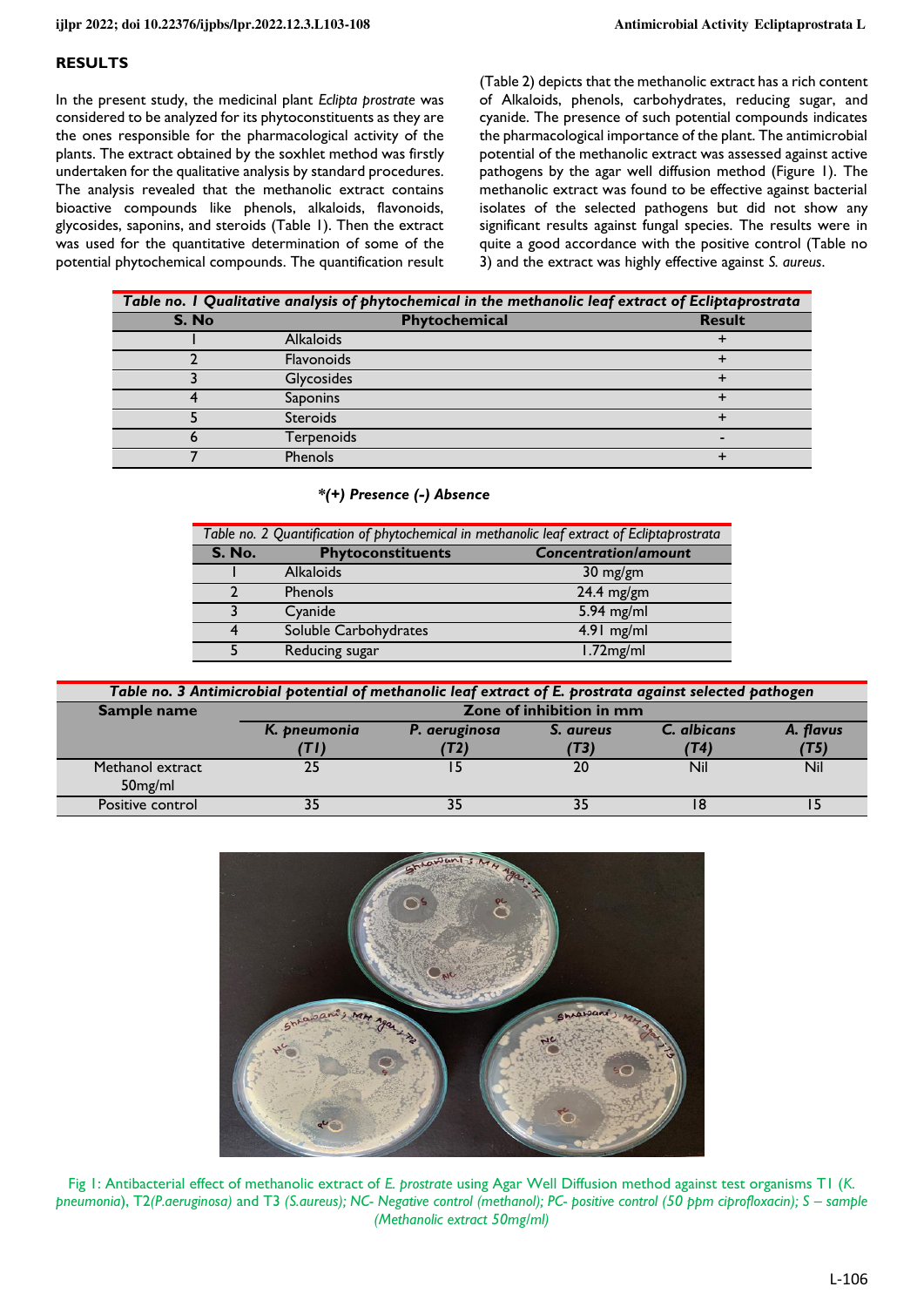Traditional medicine is also known as indigenous or folk medicine that comprises medical knowledge systems developed over generations within various societies before the era of modern medicine. Traditional medicines are prepared from a single plant or a combination of more than one plant. Indian contribution to the herbal market and emphasis on novel research is continuously increasing. Phytochemical constituents are responsible for the medicinal activity of plant species<sup>22</sup>. Hence, in the present study phytochemical screening of *E. prostrata* L *.*was carried out, the qualitative and quantitative phytochemical analysis of this plant confirms the presence of different potential bio-active compounds. On phytochemical screening of *E. prostrata* leaves, the presence of steroids, glycosides, saponins, flavonoids, alkaloids, and phenols was detected. This result was in accordance with the findings of Arunachalam *et al.<sup>23</sup>* and also with the findings of Dhandapani *et al.*<sup>24</sup> who reported the presence of steroids, phenols, reducing sugars and carbohydrates in the methanolic and aqueous extract. The differences may be due to the solvent capacity to extract the active principles, the difference in the extraction methods, and collection time. *Eclipta prostrata* has significant antimicrobial activity against common pathogens due to the wedelolactone components<sup>24</sup>. Similar studies elsewhere also recorded that the ethanol aerial parts extract of *Eclipta alba* revealed high antibacterial activity against *S. aureus*, *E. coli,* and *S.typhi*26, 27. The present findings also reported the antimicrobial potential of the extract against some of the active bacterial and fungal pathogens. From the investigation carried out by Pandey *et al*., it was clear that the solvent of extraction and method of extraction affected the degree of antimicrobial activity.

## **CONCLUSION**

The present findings clearly showed that the selected plant *Eclipta prostrata* extract is a rich source of various effective

## **REFERENCES**

- 1. Paul J. P., YesuRajl., PrabhuSicisV. P., JoyV., Saravanan J. and Sakthivel. S. (2012). GC-MS Analysis of bioactive components on the Leaves extract of *Stylosanthesfruticosa*- A potential folklore medicinal plant. Asian Journal of Plant Science and Research., 2:243-253.
- 2. Mir A. M., Sawhney S.S, Jassal M.M.S. (2013). Qualitative and quantitative analysis of phytochemicals of *Taraxacumofficinale*. Wudpecker Journal of Pharmaceutical and Pharmocology., 2:001 - 005.
- 3. Sharma M.,Yusuf M., Hussain S., HussainA. (2012). Phytochemical constituents and Pharmacological Activities of *Ecliptaalba*Linn (Asteraceae): A Review, International Research Journal of Pharmacy., 3:51-53.
- 4. Cardile V, Russo A, Formisano C, Rigano D , Senatore F, Arnold NA, Piozzi F. (2009). Essential oils of *Salvia bracteata*and*Salviarubifolia*from Lebanon: Chemical composition, antimicrobial activity and inhibitory effect on human melanoma cells. Journal of Ethnopharmacology.,126: 265–272.
- 5. Prakash. M.M.S. Kinthada, Naidu P.V.S, Muralidhar P. (2011). Biologically estimation of heavy / toxic metals present in traditional medicinal plant – *Ecliptaalba*. International Journal of Pharmaceutical and Biomedical Science., 2: 99-102.
- 6. Sharma, S. (2017). Phytochemical and anatomical screening of Ecliptaprostrata L. An important medicinal

bioactive compounds and is also shown to be potentially effective against the bacterial spp. tested. This finding suggests that the extract can be used to treat various diseases like pimples, typhoid, food-borne infections, UTI, sore throat, and nosocomial infections. This investigation has opened up the possibility of the use of this plant for formulating a drug for human consumption possibly for the treatment of bacterial infections. These findings support the traditional knowledge of local users about their selection of this plant sample as antimicrobial agents and it is a preliminary scientific validation for the use of this plant for antimicrobial activity. In the future, the study can be carried out on some other solvent extracts and determine the difference in their potential followed by the selection of the most active extract that can be subjected to identification and isolation of the therapeutic antimicrobials and undergo further pharmacological screening that can be used as sources for new drugs.

#### **FUNDING ACKNOWLEDGMENT**

The authors declare that there are no funding sources involved for the study.

## **AUTHOR CONTRIBUTION STATEMENT**

Ms. Shrawani conceptualized the study and is also responsible for designing the study and experiments involved. She is responsible for all the practical work, result interpretation and data record. She also wrote the article considering all the experimental findings. Dr. Kanhaiya|iVerma contributed to the whole process. He is responsible for initial check and review of the manuscript, and approved the final version.

## **CONFLICT OF INTEREST**

Conflict of interest declared of none.

herb from Chandigarh. *Journal of Medicinal Plants*, *5*(2), 255-258.

- 7. Joshi, V. K., Joshi, A., &Dhiman, K. S. (2017). The Ayurvedic Pharmacopoeia of India, development and perspectives. *Journal of ethnopharmacology*, *197*, 32-38.
- 8. Amin A, Buratovich M. (2007). The anti-cancer charm of flavonoids: a cup-of-tea will do!Recent Pat Anticancer Drug Discov., 2:109-17.
- 9. Wagner H, Geyer B, Kiso Y, Hikino H, Rao GS. (1986). Coumestans as the main active principles of the liver drugs *Ecliptaalba*and*Wedelliacalendulacea*. Planta Med., 52:370-4.
- 10. Dalal S, Kataria SK, Sastry KV, Rana SVS. (2010). Phytochemical screening of methanolic extract and antibacterial activity of active principles of hepatoprotective herb, *ecliptaalba*. EthnobotanicLeaflets., 14:248-58.
- 11. Mithun, N.M., Shashidhara, S. and Vivek Kumar, R. (2011). *Ecliptaalba*(L.) A review on its phytochemical and pharmacological profile. *Pharmaco. Onl.* 1: 345-357.
	- *12.* Haines, H. H. (1924). Botany of Bihar & Orissa. Part II. *Botany of Bihar & Orissa. Part II.*
- 13. Manu KA, Kuttan G. (2009). Anti-metastatic potential of Punarnavine, an alkaloid from Boerhaaviadiffusa Linn. Immunol., 214:245-255.